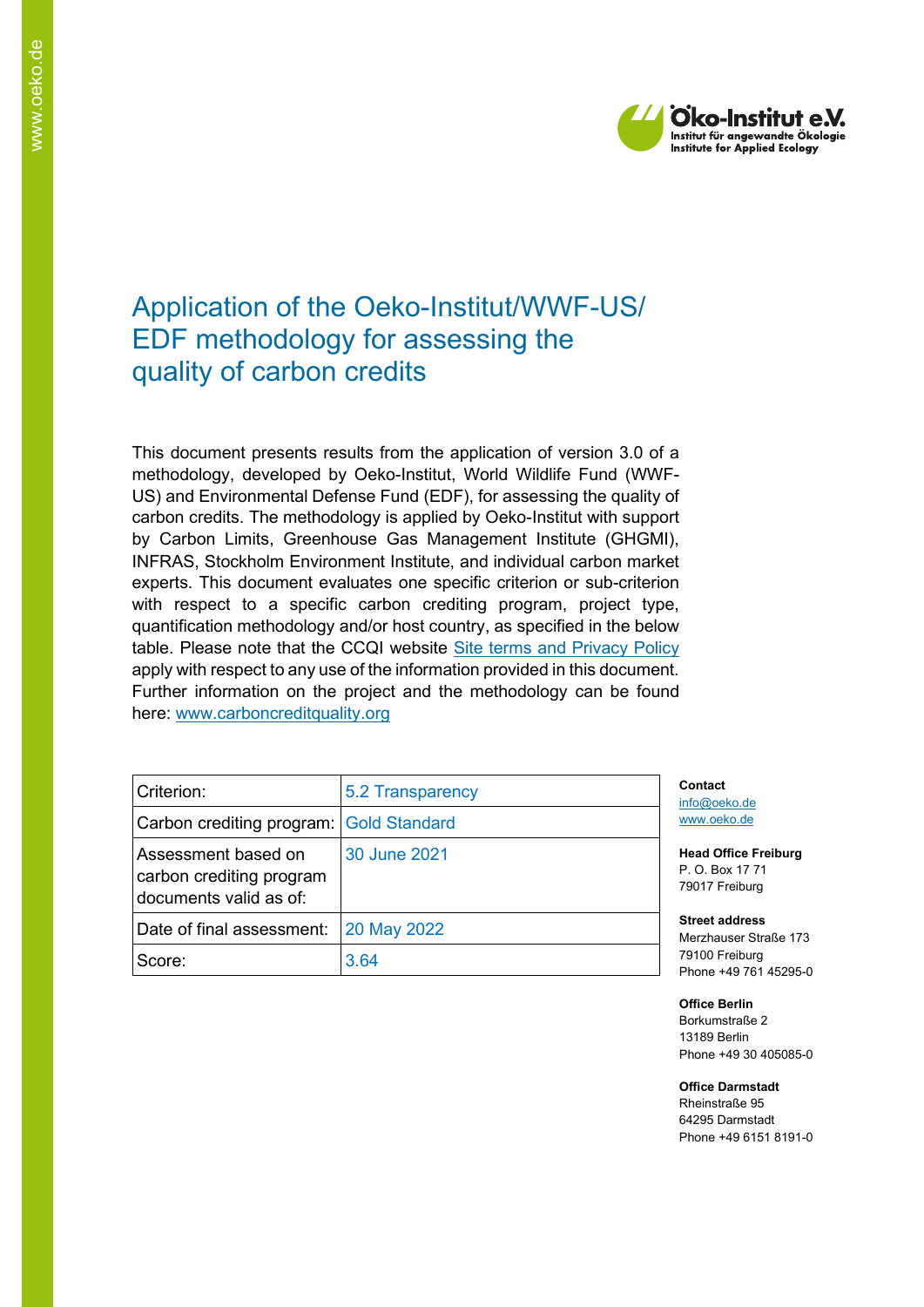# **Assessment**

# **Indicator 5.2.1**

#### **Relevant scoring methodology provisions**

"The program makes publicly available on its website the names and affiliations of all non-staff individuals or organizations serving in a professional capacity to support the administration of the program (e.g., members of the Board, advisory groups or expert committees)."

#### **Information sources considered**

- 1 Program website [\(https://www.goldstandard.org/about-us/governance\)](https://www.goldstandard.org/about-us/governance), last accessed on 6 August 2021.
- 2 Program website [\(https://www.goldstandard.org/about-us/our-team\)](https://www.goldstandard.org/about-us/our-team), last accessed on 6 August 2021.

#### **Relevant carbon crediting program provisions**

-

#### **Assessment outcome**

Yes (1 Point).

# **Justification of assessment**

On the website all members of the Gold Standard Board of Directors, the Technical Governance Committee, and all Senior Advisors are listed by name.

# **Indicator 5.2.2**

#### **Relevant scoring methodology provisions**

"Minutes of Board of Directors or Trustees meetings are publicly available on the program's website."

#### **Information sources considered**

-

# **Relevant carbon crediting program provisions**

No provisions were identified.

#### **Assessment outcome**

No (0 Points).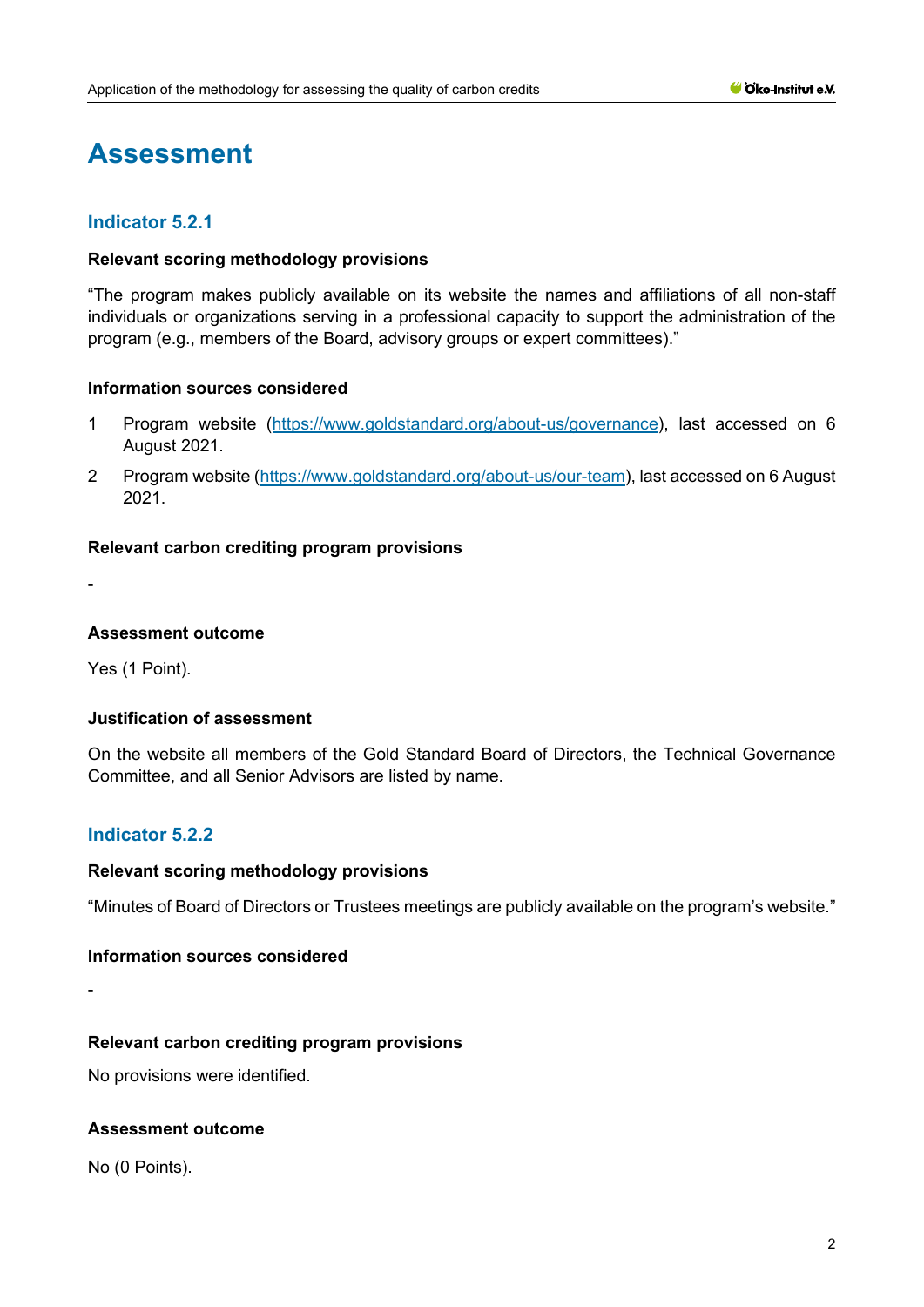## **Justification of assessment**

No relevant provision was found.

# **Indicator 5.2.3**

#### **Relevant scoring methodology provisions**

"The conflict of interest provisions identified in indicator 5.1.5 for non-staff individuals serving in a professional capacity to support the administration of the program (e.g., members of the Board, advisory groups or expert committees) and the code of conduct for staff and registry administrators identified in indicators 5.1.6 are publicly available on the program's website."

#### **Information sources considered**

- 1 Gold Standard Technical Governance Committee Terms of Reference. Version 1. Document issued on 2 April 2020. Online available at: [https://globalgoals.goldstandard.org/000-3-gov](https://globalgoals.goldstandard.org/000-3-gov-terms-of-references-tgc/)[terms-of-references-tgc/.](https://globalgoals.goldstandard.org/000-3-gov-terms-of-references-tgc/)
- 2 Gold Standard Technical Governance Guiding Principles. Version 1.0. Document issued on 1 July 2017. Online available at: [https://globalgoals.goldstandard.org/000-2-gov-technical](https://globalgoals.goldstandard.org/000-2-gov-technical-governance-guiding-principles/)[governance-guiding-principles/.](https://globalgoals.goldstandard.org/000-2-gov-technical-governance-guiding-principles/)
- 3 Technical Advisory Committee Terms of Reference. Version 2.1. Document issued on 9 April 2021. Online available at: [https://globalgoals.goldstandard.org/000-3-gov-terms-of-references](https://globalgoals.goldstandard.org/000-3-gov-terms-of-references-tac/)[tac/](https://globalgoals.goldstandard.org/000-3-gov-terms-of-references-tac/)

#### **Relevant carbon crediting program provisions**

- Provision 1 Source 1, Section 2.5, p.2: "With their appointment the members accept these present Terms of Reference of the TGC. All members and as applicable all observers, experts and staff shall: […] Declare all conflicts of interest at nomination and on an ongoing basis"
- Provision 2 Source 1, Section 2.6, p.2: "In order to ensure confidentiality (see 3.2) and to avoid potential recurring conflicts of interest, none of the voting TGC members shall be directly employed by or working on an operational level for GS Secretariat (note working in consortium or joint funded work arrangements is permitted). TGC members shall inform Secretariat where they are engaged to undertake work for any other standards and/or certification bodies. Members are expected to do the same in relation to informing other employers of their work with the GS"
- Provision 3 Source 1, Section 4.2.2.4, p.5: "When a decision before the TGC constitutes a conflict of interest for any of its members, the affected member(s) will be excluded from voting on this decision and the quorum adjusted accordingly. Conflicts of interest must be announced by the relevant member(s) to the Chair before the item is considered, preferably when the agenda is agreed upon during the opening of the meeting. Responsibility for declaration of conflicts of interest lies with the members."
- Provision 2 Source 2, Section 1, p.3: "PRINCIPLE: All Gold Standard developments, including standards setting, development of tools and guidance, assurance and oversight and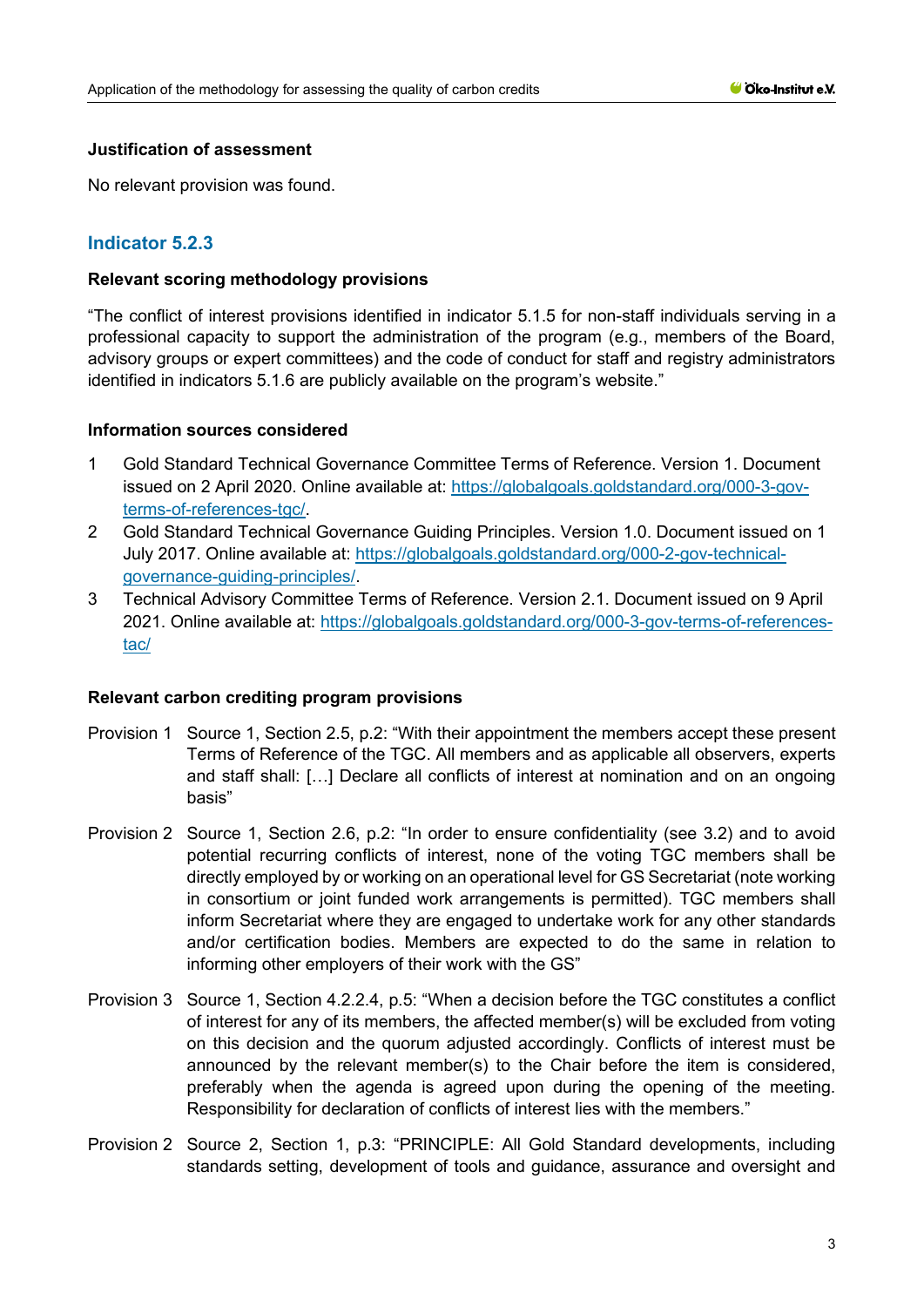governance shall be governed and decided upon independently and impartially.IN PRACTICE: This means that:

A robust Conflict of Interest policy shall be implemented at all times."

Provision 3 Source 3, Section 6.6, p.8: "When a decision before the TAC constitutes a conflict of interest for any of its members, the affected member(s) will be excluded from voting on this decision and the quorum adjusted accordingly. Conflicts of interest must be announced by the relevant member(s) to the Chair before the item is considered, preferably when the agenda is agreed upon during the opening of the meeting. Responsibility for the declaration of conflicts of interest lies with the members. The TAC Chair or Vice-Chair or any other TAC member, as well as the Secretariat, can ask TAC members to abstain from the decision-making process or to be excluded from the discussions if there is a perceived conflict of interest."

#### **Assessment outcome**

No (0 Points).

# **Justification of assessment**

No conflict of interest provisions could be identified for board members, program staff, or registry administrators. Conflict of interest provisions for the Technical Governance Committee and the Technical Advisory Committee are included in the Terms of Reference and available on the program website.

# **Indicator 5.2.4**

# **Relevant scoring methodology provisions**

"The program defines and publicly discloses the level at which activities are allowed under the program (e.g., project-based, program of activities, etc.) and scope of eligible activities (e.g., which sectors, project types, or geographic locations are or are not included within the scope of the program)."

#### **Information sources considered**

- 1 Gold Standard Principles & Requirements. Version 1.2. Document issued in October 2019. Online available at: [https://globalgoals.goldstandard.org/101-par-principles-requirements/.](https://globalgoals.goldstandard.org/101-par-principles-requirements/)
- 2 Gold standard GHG Emissions Reduction & Sequestration Product Requirements (optional requirement). Version 2.0. Document issued on 1 April 2021. Online available at: [https://globalgoals.goldstandard.org/501-pr-ghg-emissions-reductions-sequestration/.](https://globalgoals.goldstandard.org/501-pr-ghg-emissions-reductions-sequestration/)

#### **Relevant carbon crediting program provisions**

Provision 1 Source 1, Section 3.1.1, p. 6: "The following General Eligibility Criteria applies to all projects seeking Gold Standard Certification: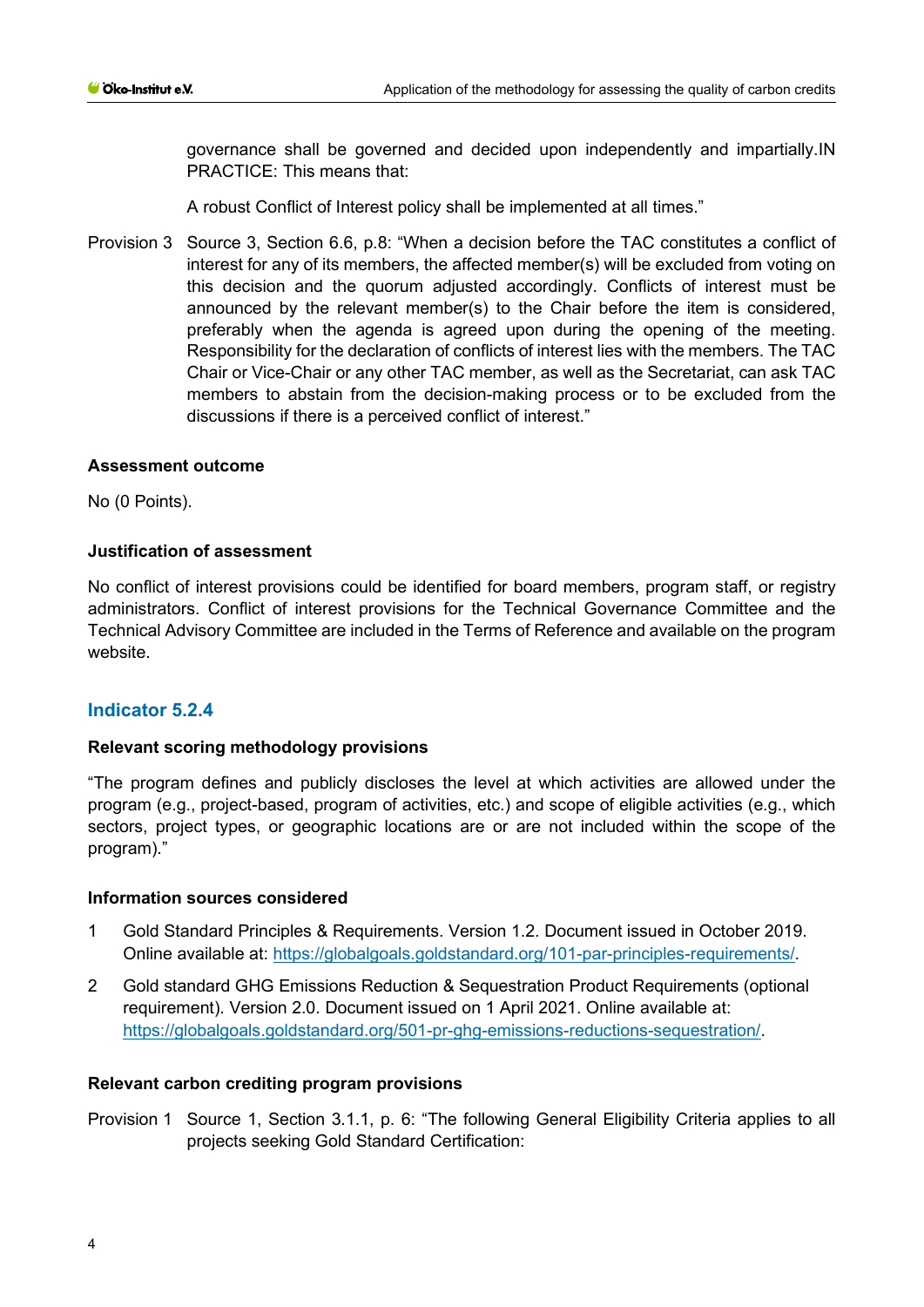(a) Types of Project: Eligible projects shall include physical action/implementation on the ground. Pre-identified eligible project types are identified in the Eligibility Principles and Requirements section.

(b) Location of Project: Projects may be located in any part of the world.

(c) Project Area, Project Boundary and Scale: The Project Area and Project Boundary shall be defined. Projects may be developed at any scale although certain rules, requirements and limitations may apply under specific Activity Requirements, Impact Quantification Methodologies and Products Requirements. In order to avoid double counting the Project shall not be included in any other voluntary or compliance standards programme unless approved by Gold Standard (for example through dual certification). Also, if the Project Area overlaps with that of another Gold Standard or other voluntary or compliance standard programme of a similar nature, the project shall demonstrate that there is no double counting of impacts at design and performance certification (for example use of similar technology or practices through which the potential arises for double counting or misestimation of impacts amongst projects).

(d) Host Country Requirements: Projects shall be in compliance with applicable Host Country's legal, environmental, ecological and social regulations. […]"

- Provision 2 Source 1, Section 4.1.1, p.7: "In order to achieve Certification with Gold Standard, all Projects shall contribute to the Vision and Mission of Gold Standard, applied specifically through the following Eligibility Principles and Requirements. […]"
- Provision 3 Source 1, Section 4.1.55, p.18: "The Gold Standard certification cycle is suitable for multi-phased programmes with multiple interventions with an extended implementation period within a sector or multiple sectors, as is typically the case in, for example, urban low-carbon growth programmes."
- Provision 4 Source 1, Section 4.1.56, p.18: "Programmes of Activity shall follow Programme of Activity Requirements. The Requirements in this document are applicable for a Programme where multiple individual activities are spread over space and time."
- Provision 5 Source 2, Section 2.1.1, p.4: "Unless otherwise stated elsewhere in the Principles & Requirements, Projects involving a mix of eligible and ineligible components can only claim credits for the Emission Reductions and/or sequestration associated with the eligible component of the project."
- Provision 6 Source 2, Section 2.1.2, p.4: "Bundled Projects<sup>1</sup> [<sup>1</sup>Several project activities which form a single project activity or portfolio without the loss of distinctive characteristics of each component]: Where Projects are submitted together for certification within a bundle, each Project within the bundle shall individually conform to all GS4GGRequirements. Eligibility criteria with regards to the scale of the Project shall apply to the bundle as a whole and not to the individual Projects."
- Provision 7 Source 2, Section 2.1.3, p.4: "Programme of Activities (PoA): (LUF –N/A) Where a group of Projects are submitted together for Gold Standard Design Certification within a Programme of Activities, each of these Projects shall conform to all Requirements including the Programme of Activity Requirements. A microscale VPA can only be part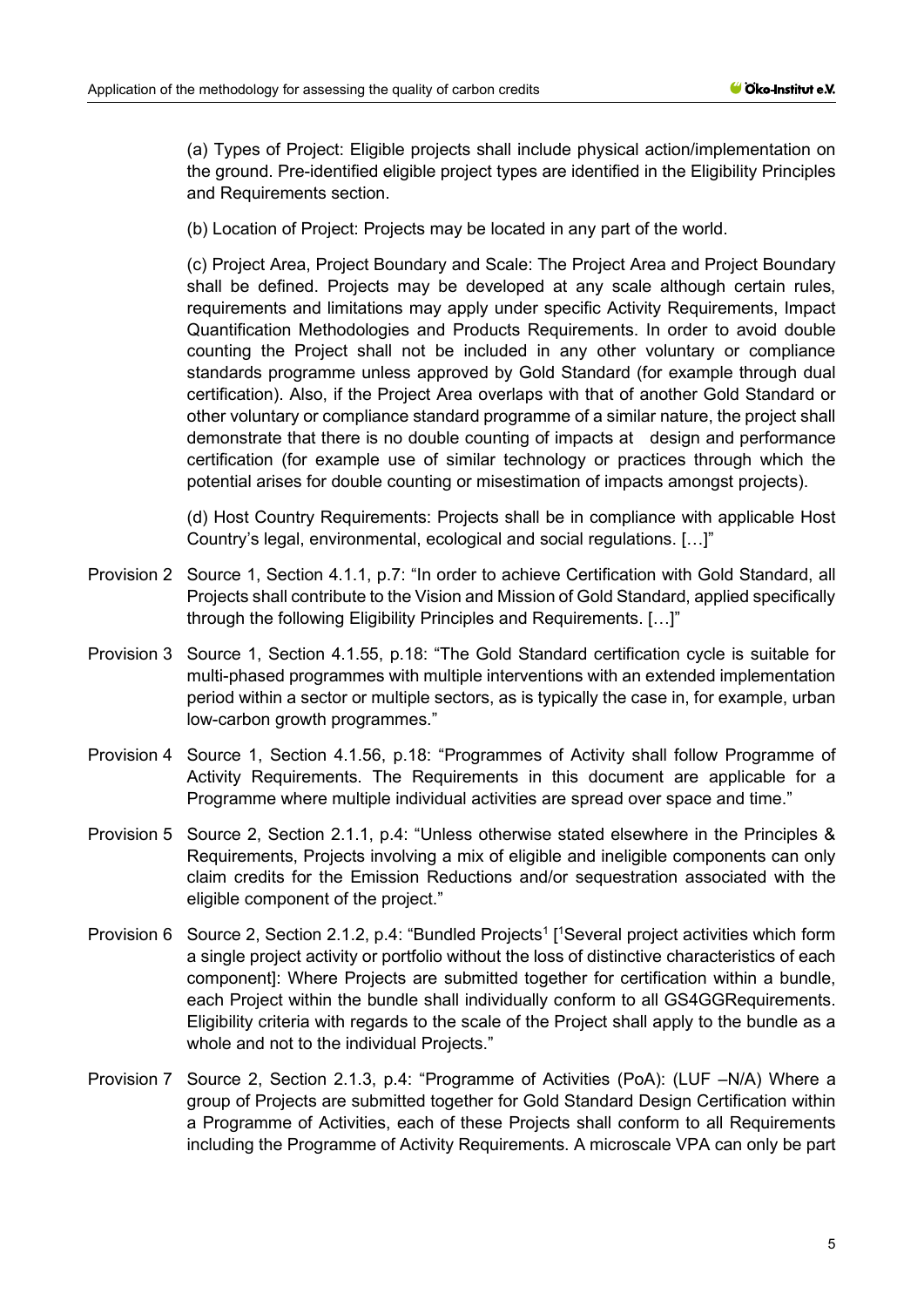of a Microscale PoA and shall conform to all requirements including those listed in Annex A of the Programme of Activity Requirements."

- Provision 8 Source 2, Section 5.1.1, p.5: "VER Projects may be located in any host country or state. However, where host countries or states have mandatory operational schemes to reduce GHG emissions in any form (e.g. cap & trade, carbon tax etc.), Projects shall only be eligible if the Project Developer has either:
	- a. provided Gold Standard with satisfactory justification that no double counting of emission reductions occur or
	- b. has committed to retiring eligible units equal to the quantity of Gold Standard VERs. Refer to Annex A of this document." (Section 3.1.1 of the GHG Emissions Reduction & Sequestration Product Requirements)

The Following Project types are eligible for issuance of GSVERs or GSCERs:

- a. Renewable Energy Supply: Project activities that generate and deliver energy services (e.g. mechanical work/electricity/heat) from non-fossil and renewable energy sources. Note that specific requirements apply with regards to the issuance of Gold Standard Labelled Renewable Energy GSCERs and GSVERs, as listed in section 2 of the Renewable Energy Activity Requirements.
- b. End-Use Energy Efficiency Improvement: Project activities that reduce energy requirements as compared to baseline scenario without affecting the level and quality of services or products, where the end user of the products and services are clearly identified and when the physical intervention is required at the user end. For example, efficient cooking, heating, lighting, etc.
- c. Waste Handling & Disposal: The waste handling and disposal category refers to all waste handling Projects that deliver an energy service (e.g. LFG with some of the recovered methane used for electricity generation) or a usable product with sustainable development benefits (e.g. composting).
- d. Land Use and Forests: including Afforestation/Reforestation and Agriculture Projects (CDM A/R projects are not eligible for issuance of GSCERs, however project may issue GSVERs after transitioning to GS4GG)"
- Provision 9 Source 2, Section 6.1.1-6.1.3, p.6: "Projects are ineligible for carbon crediting under GS4GG if the OFFICIAL DEVELOPMENT ASSISTANCE (ODA) is provided to the project under the condition that the credits generated by the Project will be transferred, either directly or indirectly, to the donor country providing ODA support. The OECD defines ODA as financial flows :

a.To developing countries and multilateral institutions;

b.Provided by government agencies (e.g. USAID);

c. Whose main objective is the economic development and welfare of developing countries; and d. That are concessional in character, conveying a grant element of at least 25%.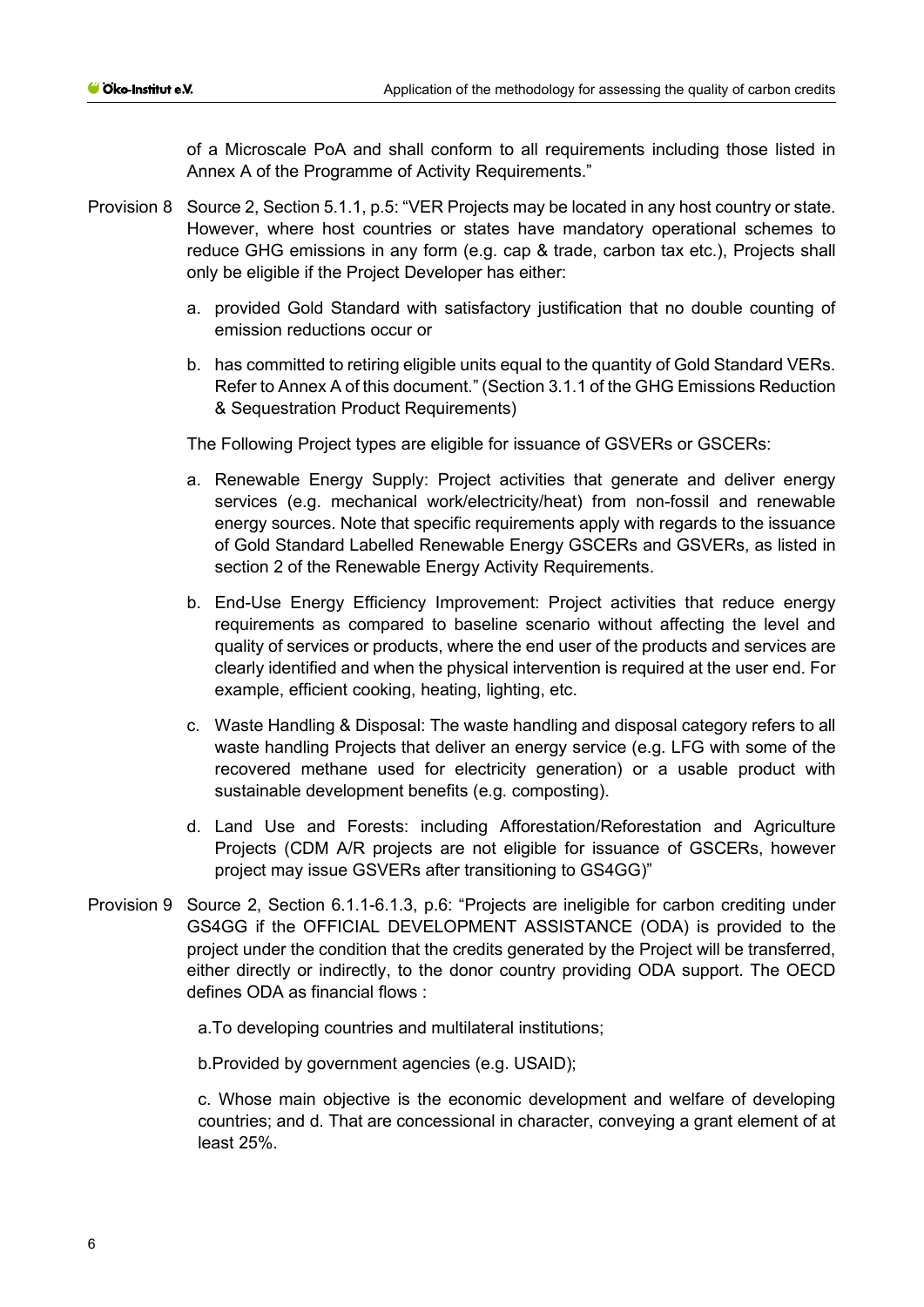Project Developer submitting a Project located in a country named by the OECD Development Assistance Committee's ODA recipient list shall sign and submit the ODA **Declaration** 

Where there is a material change in the role of ODA for the development or implementation of a Project, the Project Developer shall immediately submit an amended ODA Declaration."

#### **Assessment outcome**

Yes (1 Point).

# **Justification of assessment**

General Eligibility Criteria for projects seeking Gold Standard Certification are defined in Provisions 1, 5, 6, and 7. Eligibility Principles and Requirements for projects are specified in Provisions 2, 3, and 4. Provision, 7, 8, and 9 further determine the location and types of projects eligible under the program.

# **Indicator 5.2.5**

#### **Relevant scoring methodology provisions**

"The normative program documents are publicly available on the program's website"

Notes: In the definitions section the Methodology for assessing the quality of carbon credits defines normative program documents as follows: "The documents adopted under a carbon crediting program that specify requirements, procedures, and administrative and operational aspects of the program. This typically includes standards, (such as quantification methodologies), procedures, manuals, guidance documents, and forms."

#### **Information sources considered**

- 1 Program website [\(https://www.goldstandard.org/project-developers/standard-documents\)](https://www.goldstandard.org/project-developers/standard-documents), last accessed on 24 June 2021.
- 2 Program website: Guide Tutorial [\(https://globalgoals.goldstandard.org/guide-tutorial/\)](https://globalgoals.goldstandard.org/guide-tutorial/), last accessed on 9 June 2021.

#### **Relevant carbon crediting program provisions**

Provision 1 Source 2, website: "Section Guide

Principles and Requirements (100): The requirements and guidelines that all projects must follow.\*

Activity Requirements (200): The requirements that apply to specific project types. These include Land-Use and Forests (LUF), Renewable Energy (RE), and Community Services (CSA).\*\*

Contextual Requirements (300): Requirements for projects operating within a specific context. These include Sustainable Urban Development.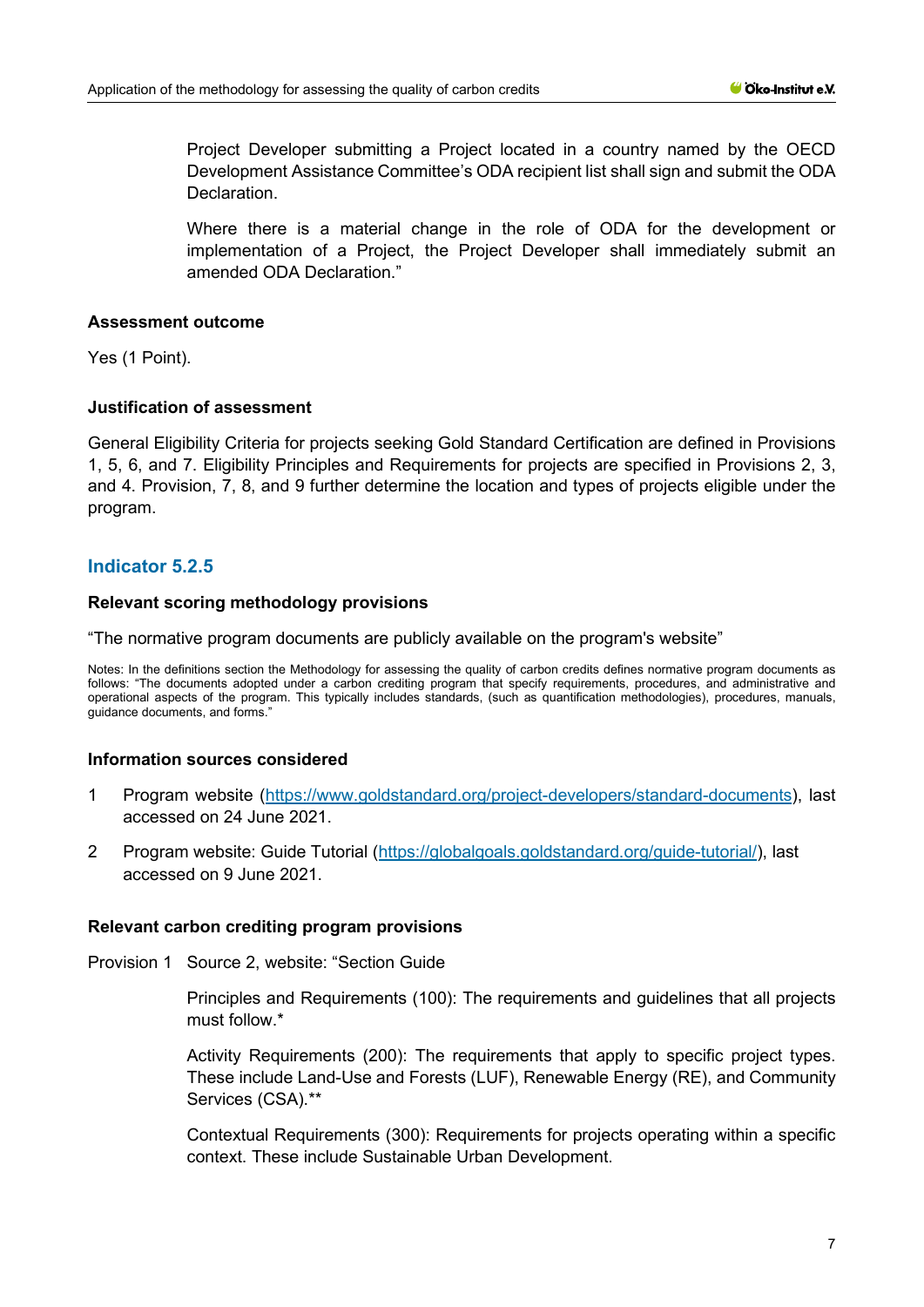SDG Impact Quantification (400): Methodologies and/or tools that must be applied to quantify the SDG impacts from a specific project type. Note multiple methodologies may be applied in one project.

Product Requirements (500): The requirements that need to be applied if you would like to issue a Gold Standard certified product, such as VERs, GS-CERs or Gold Standard labelled RECs.

Governance: Documents related to the governance procedures of the standard. These are not required to be read to develop a project.

\*The Principles and Requirements (100) also contain specific requirements that apply only to certain types of project design (e.g. microscale and PoA requirements).

\*\*Activity Requirements (200) may include exceptions to the Principles and Requirements applicable to specific project activity types."

"Document types

Core Document. Documents that are mandatorily applicable to all projects. These core documents provide the requirements, principles and procedures every Gold Standard project must follow.

Guideline Provide mandatory guidance on a specific area or subject

Activity Requirement. Mandatory documents that provide the requirements specific to a Gold Standard project type.

Optional Requirement. Specific requirements that apply only to certain types of project design (e.g. Microscale and PoA requirements)

Assurance Document. Documents that provide mandatory guidance and requirements on assurance.

Governance Document. Documents related to the governance procedures of the standard.

Methodolgies. The documents that need to be followed to quantify and certify the SDG impacts from project activities.

Framework Methodology. Overarching requirements for quantifying SDG impacts. These frameworks provide the definitions, requirements and core calculation procedures that need to be followed by corresponding activity modules.

Activity Module. Activity specific modules. These documents provide the requirements and calculation approaches applicable to specific activities. They are developed following the guidance from the relevant framework methodology.

Template. All forms and templates that may be required during the project certification cycle.

Procedure Methodology Tool. Tools to help calculate the SDG impacts from certain methodologies.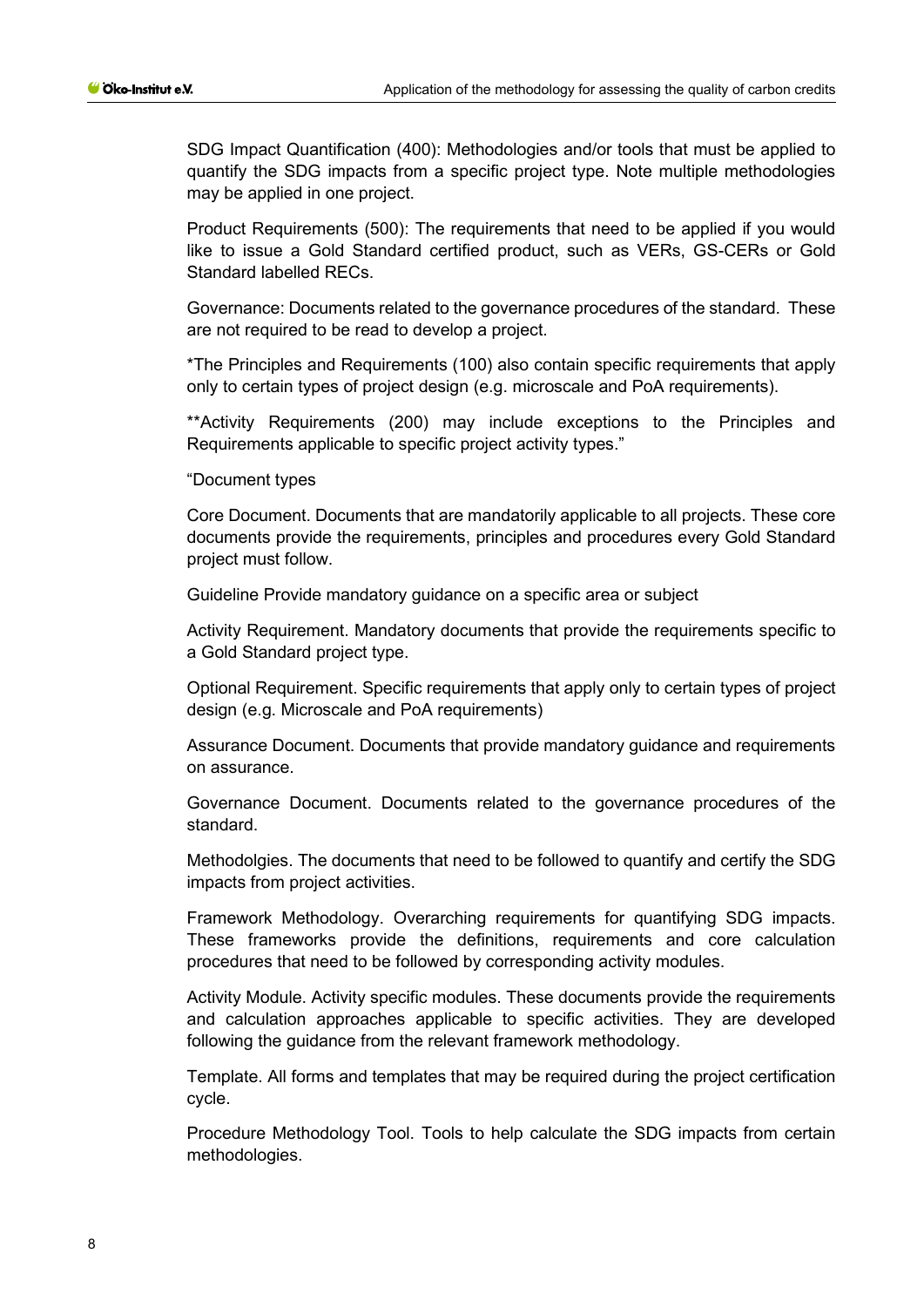Rule Update. Updates to the standard documentation. These are to be applied in addition to the standard documentation.

Rule Clarification. Clarifications to the standard documentation."

#### **Assessment outcome**

Yes (2 Points).

#### **Justification of assessment**

The Gold Standard core normative and regulatory documents as defined in the Guide Tutorial (Provision 1) are publicly disclosed on the program website (Source 1).

# **Indicator 5.2.6**

#### **Relevant scoring methodology provisions**

"Input received through public consultations relating to material program updates (e.g., new or updated normative program documents) is documented and the program reports back to the public on how raised issues were addressed."

#### **Information sources considered**

1 Gold Standard Public Stakeholder Consultation Policy. Version 2.0. Document issued on 3 June 20220. Online available at: [https://globalgoals.goldstandard.org/000-7-gov-stakeholder](https://globalgoals.goldstandard.org/000-7-gov-stakeholder-consultation-policy/)[consultation-policy/.](https://globalgoals.goldstandard.org/000-7-gov-stakeholder-consultation-policy/)

# **Relevant carbon crediting program provisions**

- Provision 1 Source 1, Section 4, p.3: "Immediately following each public stakeholder consultation, The Gold Standard will publish the following documents on its website:
	- The initial call for comments with any supporting documentation;
	- All responses received by The Gold Standard in connection with the stakeholder consultation;
	- Any responses by The Gold Standard to a stakeholder in connection with that stakeholder's comments; and
	- The ultimate decision or rule made by The Gold Standard."

#### **Assessment outcome**

Yes (1 Point).

#### **Justification of assessment**

The above documentation clearly specifies that the indicator is fulfilled.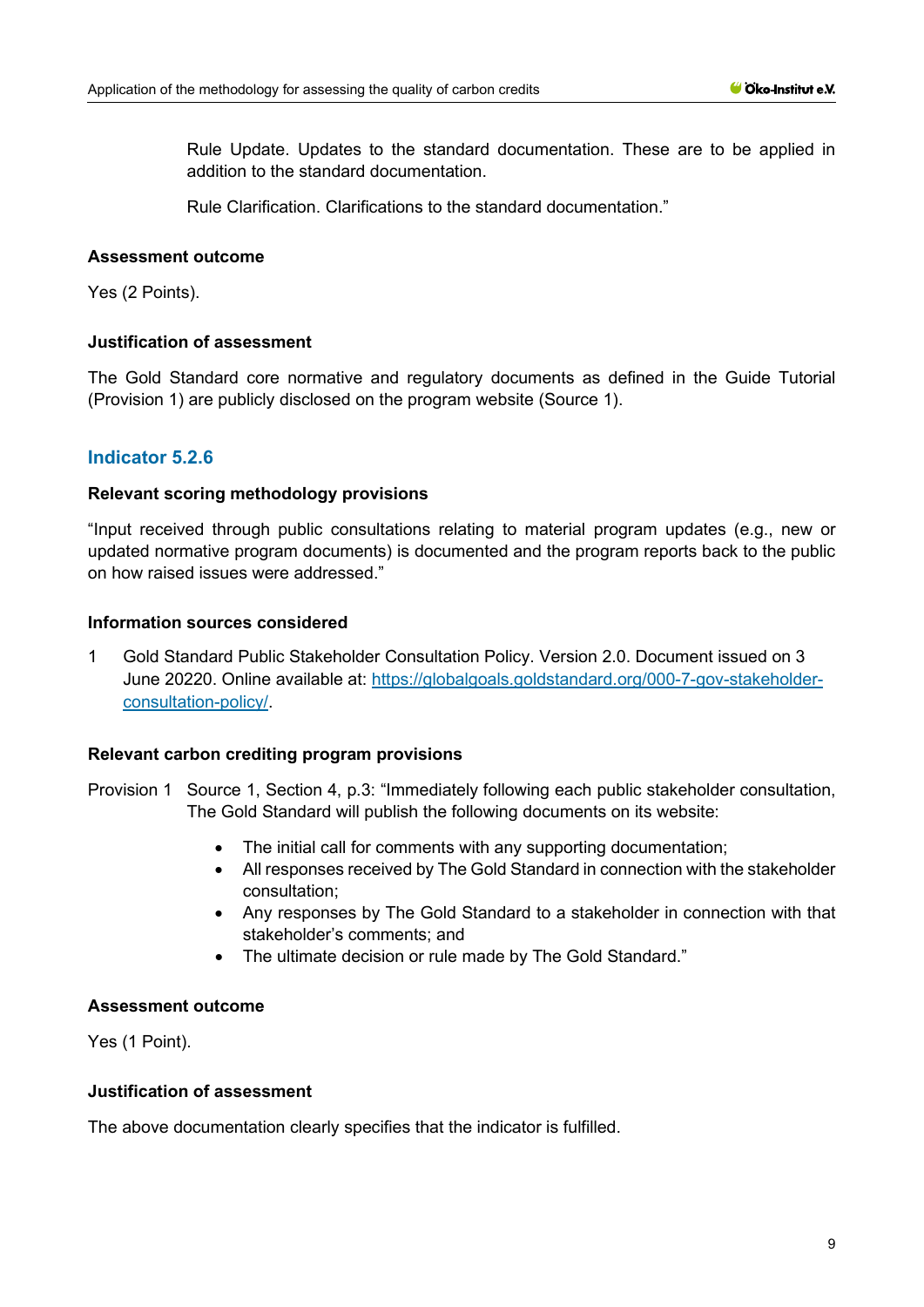# **Indicator 5.2.7**

## **Relevant scoring methodology provisions**

"The program clearly distinguishes mandatory requirements from recommendations and guidance (e.g., by uniformly applying "shall" for mandatory requirements and "should" for recommendations or guidance throughout its normative program documents)."

#### **Information sources considered**

- 1 Program website: Guide Tutorial [\(https://globalgoals.goldstandard.org/guide-tutorial/\)](https://globalgoals.goldstandard.org/guide-tutorial/), last accessed on 9 June 2021.
- 2 Gold Standard Principles & Requirements. Version 1.2. Document issued in October 2019. Online available at: [https://globalgoals.goldstandard.org/101-par-principles-requirements/.](https://globalgoals.goldstandard.org/101-par-principles-requirements/)

#### **Relevant carbon crediting program provisions**

Provision 1 Source 1, website: "Core Document: Documents that are mandatorily applicable to all projects. These core documents provide the requirements, principles and procedures every Gold Standard project must follow.

Guideline Provide mandatory guidance on a specific area or subject

Activity Requirement: Mandatory documents that provide the requirements specific to a Gold Standard project type.

Optional Requirement: Specific requirements that apply only to certain types of project design (e.g. Microscale and PoA requirements)

Assurance Document: Documents that provide mandatory guidance and requirements on assurance.

Governance Document: Documents related to the governance procedures of the standard.

Methodologies: The documents that need to be followed to quantify and certify the SDG impacts from project activities. […]"

Provision 2 Source 2, Section 1.2.1-2, p: 3: "The Principles & Requirements set out in this document are applicable to all Project Developers and the Projects or Programmes\* for which Gold Standard Certification is sought. It also represents the Requirements against which Gold Standard Validation and Verification Bodies (hereafter VVBs) shall Validate or Verify the Project, in conjunction with the Validation & Verification Body Requirements and any applicable Conformity Criteria.

> The Requirements shall be applied as per the relevant sections contained within this document and those associated or referenced."

Provision 3 Source 2, Section 1.3.1-1.3.3, p: 4: "All Projects shall apply the Principles & Requirements and any associated documents.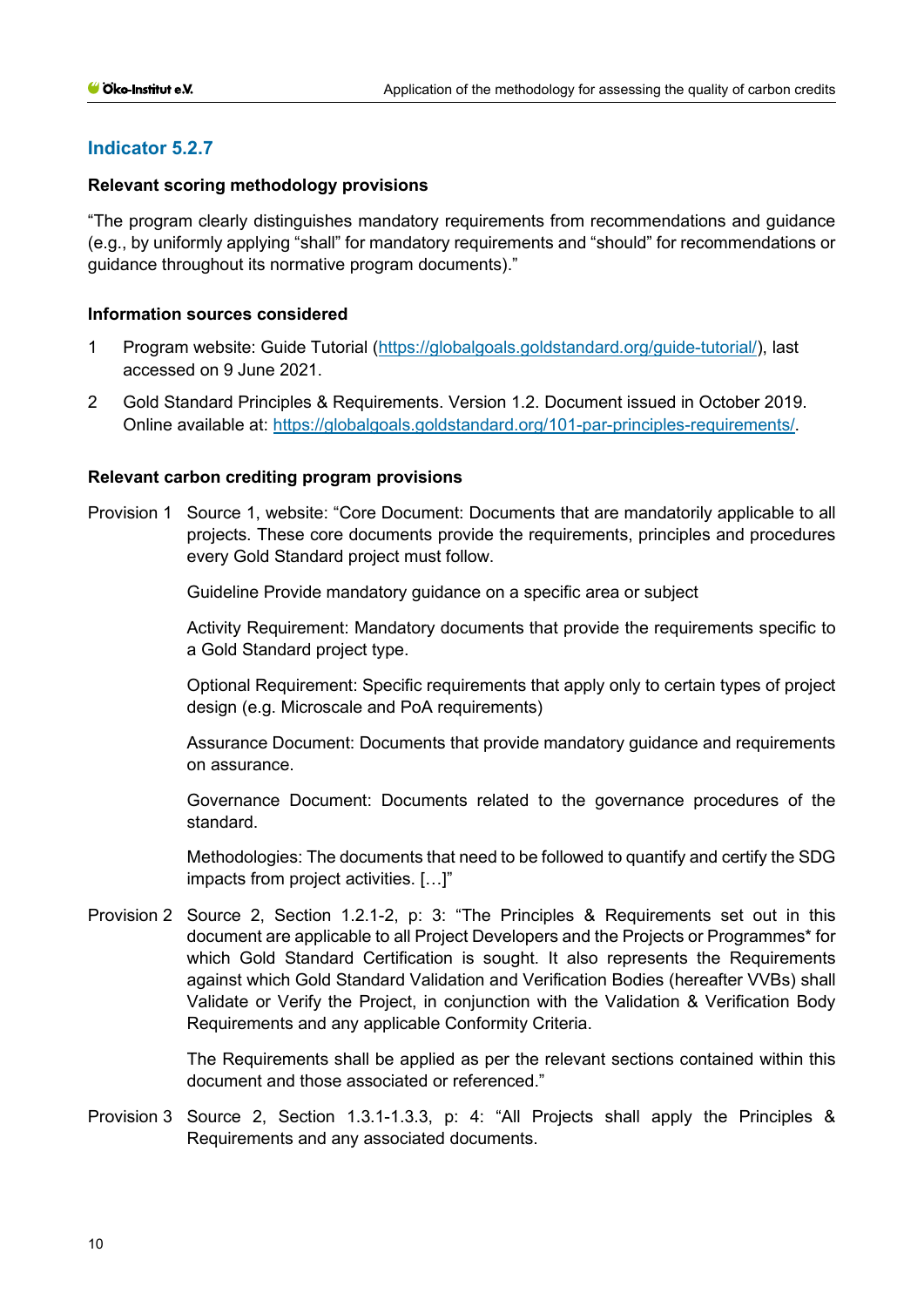All Projects shall also apply the Activity Requirements related to the project type – unless stated otherwise. If no Activity Requirements exist for the proposed project type, then the Requirements shall be as per this document.

In addition to 1.3.1 and 1.3.2, Projects that seek issuance of Gold Standard Certified Impact Statements or Products shall also follow the applicable Gold Standard Approved Impact Quantification Methodology and related Product Requirements."

- Provision 4 Source 2, Section 4.1.1, p: 7: "In order to achieve Certification with Gold Standard, all Projects shall contribute to the Vision and Mission of Gold Standard, applied specifically through the following Eligibility Principles and Requirements."
- Provision 5 Source 2, Section 5.1.1, p: 19: "Gold Standard for the Global Goals Project Certification is based on a five year renewable certification cycle, with key features as follows:
	- (a) All Projects must LIST with the Gold Standard by undertaking a Preliminary Review and uploading Key Project Information, draft Project Design Document and completed Stakeholder Consultation Report.
	- (b) Projects may then seek Gold Standard Certified Design status by successfully completing Validation (within two years of the date of Listing) and a subsequent Design Review.
	- (c) New projects attaining Gold Standard Certified Design status then enter a five-year renewable certification cycle wherein for each five-year period they must undergo Verification and Performance Review to achieve and maintain Gold Standard Certified Project status and where sought Issuance of Gold Standard Certified Impact Statements and Products.
	- (d) To retain Certified Design status at the fifth year, all projects must undergo Design Certification Renewal by updating information and the baseline, unless otherwise stated in relevant Activity or Product requirements.
	- (e) The number of Performance Certifications in a five-year certification cycle is not limited although it must take place at least once, no later than two years after Project implementation or Design Certification, whichever is later. In case of Design Certification Renewal, it must take place no later than two years after Design Certification Renewal.
	- (f) The Activity Requirements and/or Product Requirements governs the maximum number of Design Certification Renewals allowed for specific project types. In the absence of any such stated Requirement, a Project is limited to one Renewal (i.e. maximum 10 years certification).
	- (g) Specific requirements apply in areas such as conflict and emergency zones as per Annex B of this document."

# **Assessment outcome**

No (0 Points).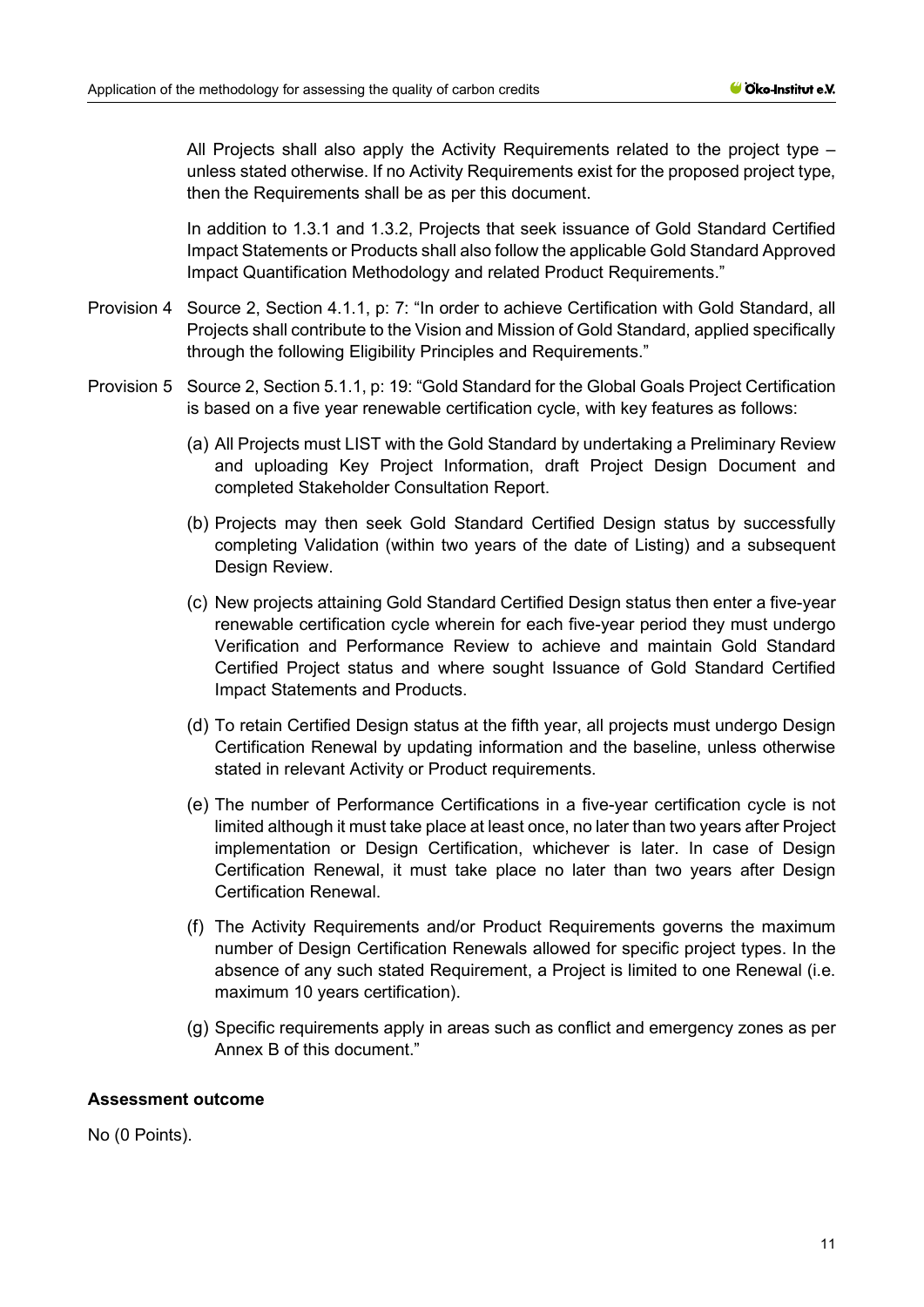# **Justification of assessment**

Provision 1 provides for a classification of document types but uses contradictory language in its definitions of document types that make clear distinctions challenging. A "Guideline" document is described as "mandatory" (generally meaning required) but that contradicts the title of guideline (which generally means it should be used as a reference). Further, "Optional Requirement" as a classification of document is contradictory – if its optional that it should not be a requirement, if it's a requirement then it should not be optional. Greater specificity and distinction between mandatory requirements and recommendations and guidance would improve the clarity of the program. The core documents use of "shall", "may", "should", etc. clearly indicate which requirements are mandatory and which are not (Provisions 2, 3, 4, and 5). The indicator is not fulfilled due to the confusing document type names (Provision 1).

# **Indicator 5.2.8**

# **Relevant scoring methodology provisions**

"The program´s registry and project database are publicly accessible through the program's website. The registry includes for each carbon credit information on its status (active or cancelled), its serial number, and its issuance date. The project database includes detailed information on each credited activity, including all documentation required for the approval of the activity (e.g., project design documents, auditing reports, and supporting documentation), and all documentation required for the issuance of carbon credits (e.g., monitoring reports including reproducible emission reductions and/or removal calculations, auditing reports, and supporting documentation)."

# **Information sources considered**

1 Program website: Impact registry [\(https://registry.goldstandard.org/projects?q=&page=1\)](https://registry.goldstandard.org/projects?q=&page=1), last accessed on 23 June 2021.

# **Relevant carbon crediting program provisions**

-

# **Assessment outcome**

Yes (1 Point).

# **Justification of assessment**

The program's registry (Source 1) includes the required information in a publicly accessible format to fulfil this indicator.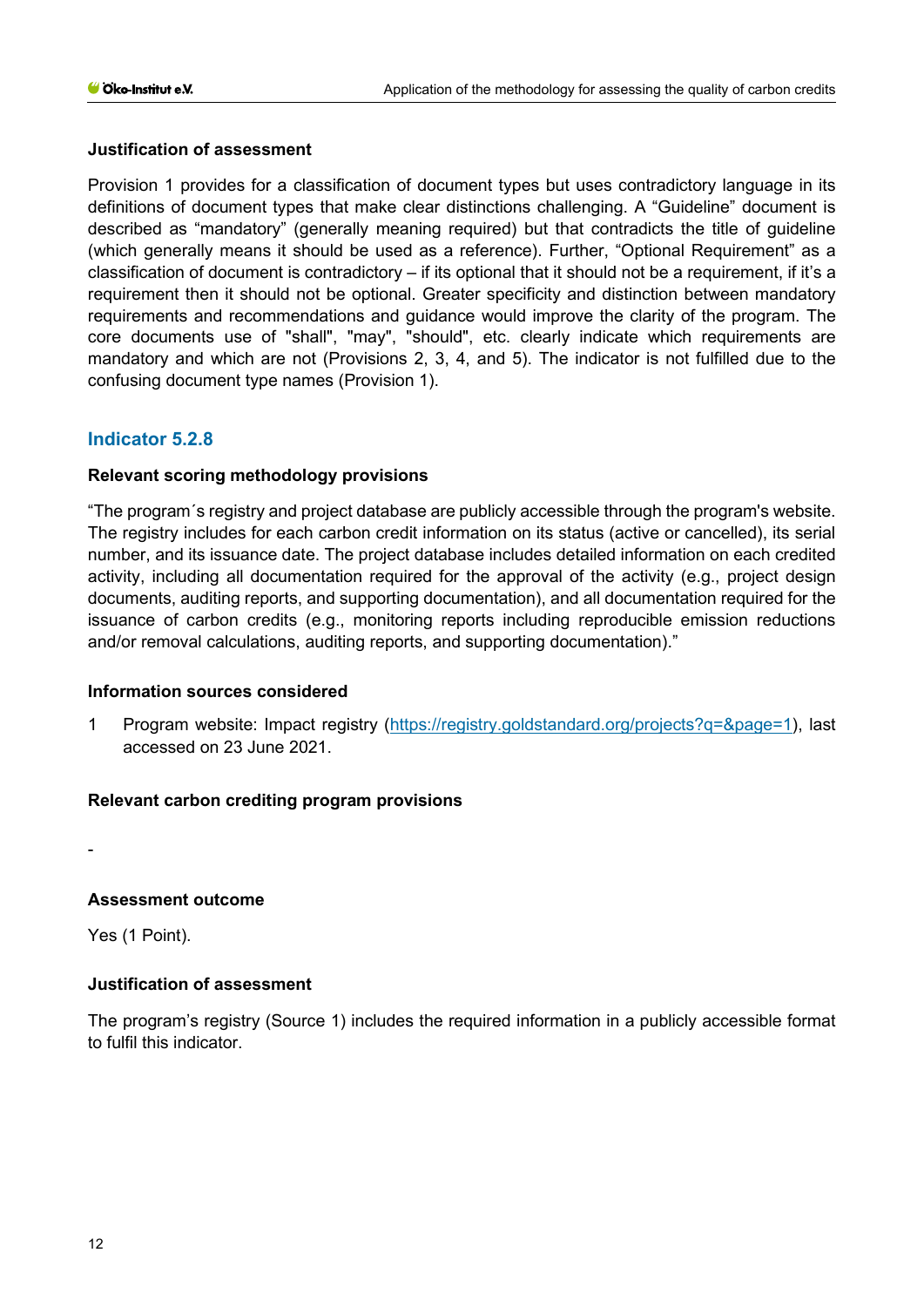# **Indicator 5.2.9**

# **Relevant scoring methodology provisions**

"The program requires that all relevant non-confidential project documentation, including reports from validation and verification entities, be disclosed. The program defines what information would qualify as "confidential"."

## **Information sources considered**

- 1 Gold Standard Validation & Verification Body Requirements. Version 2.0. Document issued on 14 January 2021. Online available at: [https://globalgoals.goldstandard.org/109-par-validation](https://globalgoals.goldstandard.org/109-par-validation-verification-body-requirements/)[verification-body-requirements/.](https://globalgoals.goldstandard.org/109-par-validation-verification-body-requirements/)
- 2 Gold Standard Principles & Requirements. Version 1.2. Document issued in October 2019. Online available at: [https://globalgoals.goldstandard.org/101-par-principles-requirements/.](https://globalgoals.goldstandard.org/101-par-principles-requirements/)
- 3 Gold Standard Public Disclosure Requirements For Project Documentation. Document issued on 16 August 2021. Online available at: [https://globalgoals.goldstandard.org/rc-2021-public](https://globalgoals.goldstandard.org/rc-2021-public-disclosure-requirements-for-project-documentation/)[disclosure-requirements-for-project-documentation/.](https://globalgoals.goldstandard.org/rc-2021-public-disclosure-requirements-for-project-documentation/)

#### **Relevant carbon crediting program provisions**

- Provision 1 Source 1, Section 5.1.1.1, p.5: "c. The project shall transparently document and provide certification related information to enable reproducibility and traceability. Approved Project documents shall be made public on the Impact Registry unless pre-agreed as confidential (for example, in the case of commercially or privately sensitive information). The list of published documentation can be found in the Principles & Requirements (and in some cases also specific Activity Requirements and applicable Methodologies)."
- Provision 2 Source 2, Section 6.1.1 and 6.1.2, p.30: "Projects shall provide evidence of conformity to the Requirements using approved Gold Standard Project templates except for supporting evidence and documents. The following project documentation and associated evidence and information are required at different stages of the project cycle.

(a) Preliminary Review

i. Key Project Information (see PDD Template) ii. Draft PDD including Safeguarding Principles Assessment, SDG Impacts identified and draft Monitoring & Reporting Plan iii. Stakeholder Consultation Report iv. Supporting evidence and documents such as maps, survey results or calculations v. Signed Cover Letter and Terms and Conditions

- (b) Validation and Design Review
	- i. Completed PDD including Monitoring & Reporting Plan
	- ii. Fully completed Stakeholder Consultation Report
	- iii. Validation Report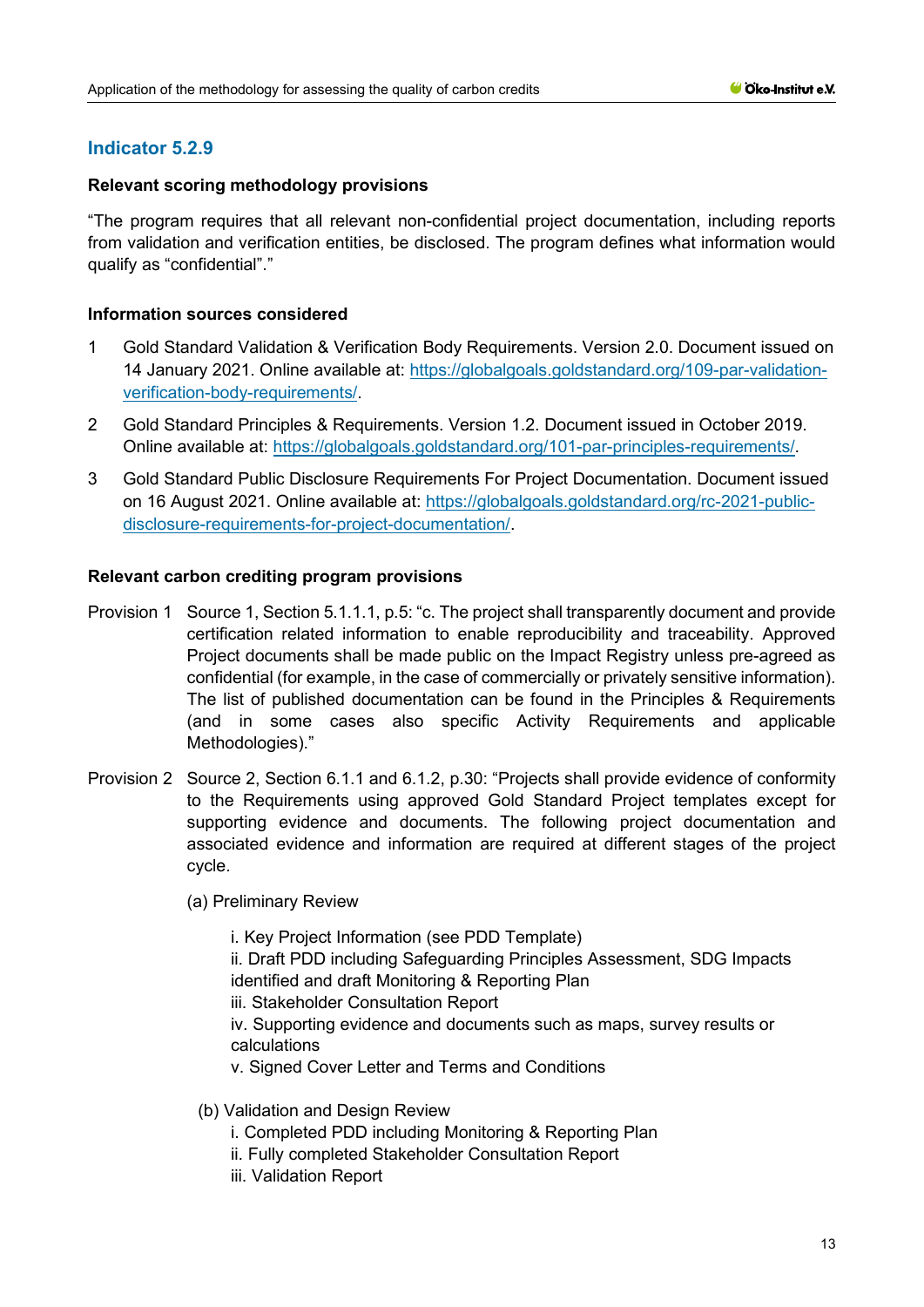iv. Any Activity, Context, Methodology or Product Requirement specific documentation

v. Supporting evidence and documents

- (c) Annual Reporting
	- i. Completed Annual Report
	- ii. Supporting evidence and documents
- (d) Verification and Performance Review

i. Any updates to the Key Project Information, PDD and Monitoring & Reporting Plan

ii. Any Context, Activity, Methodology and Product Requirement specific documentation

iii. Verification Report

iv. Supporting evidence and documents such as maps, survey results and/or calculations"

"(a) Project Documentation, PDD, Monitoring & Reporting Plan, Reports, supporting documentation and the VVB's Validation and Verification Reports shall be submitted to the Gold Standard Registry. Note that the VVB is responsible for uploading the final Validation or Verification Report.

(b) All Project Documentation, except confidential information, shall be made publicly available through the Impact Registry."

Provision 3 Source 3, Section 1.1.2: "Gold Standard acknowledges that commercially or personal security sensitive and proprietary information including end users' details shall be considered confidential and may be present in some project documents (e.g., Project Design Documents (PDD), Monitoring Report, Emission Reductions spreadsheets, IRR spreadsheets, investment/finance-related supporting documents). Such information shall be deemed confidential and not be publicly disclosed following the process outlined in 1.2 below."

#### **Assessment outcome**

Yes (1 Point).

#### **Justification of assessment**

Provision 1 and Provisions gathered under indicator 5.2.8 show that project documentation, including verification report need to be publicly disclosed, Provision 3 prescribe what information is considered "confidential". The indicator is therefore fulfilled.

# **Indicator 5.2.10**

#### **Relevant scoring methodology provisions**

"The program requires that information related to the determination of the baseline scenario, additionality, or the calculation of emission reductions or removals must be disclosed and cannot be considered confidential."